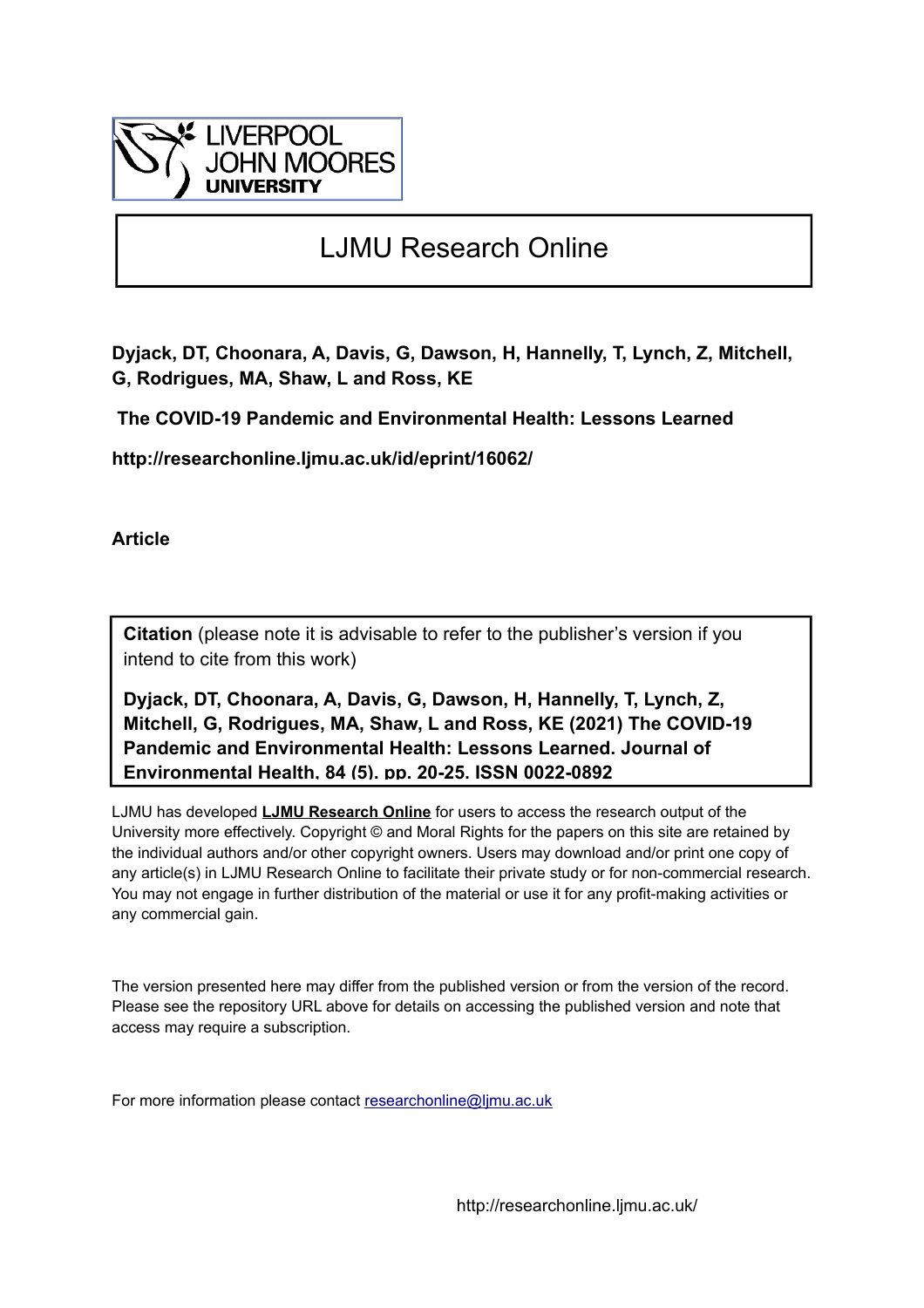# INTERNATIONAL PERSPECTIVES



# The COVID-19 Pandemic and Environmental Health: Lessons Learned

Abstract Environmental health is historically an overlooked and underrated discipline. The COVID-19 pandemic highlighted the value of environmental health and environmental health professionals (EHPs). EHPs have a unique set of skills and knowledge that were, or could have been, significant in controlling the pandemic. This skill set includes a thorough understanding of legislation and regulations; the ability to conduct human health risk assessment and implement effective risk-control measures; enforcement, communication, and education skills; and a significant understanding of their own local communities. The opportunities for applying the skills of EHPs vary across the world depending on several factors, including legislative and regulatory frameworks in each jurisdiction. Here we present our early evaluation of the unique skills and knowledge base of EHPs and lessons that can be learned from EHP engagement in public health protection. We also argue that local knowledge and engagement need to be recognized as valuable tools in emergency preparedness. In our increasingly globalized world, mechanisms to maintain and value local knowledge are needed, which could be achieved by embedding the "value of local" into policy to ensure that the importance and value of local knowledge are captured. We also advocate for raising awareness of the value of public health, and specifically, environmental health.

#### Introduction

The World Health Organization (WHO, 2019) definition of environmental health is comprehensive:

Environmental health addresses all the physical, chemical, and biological factors external to a person, and all the related factors impacting behaviors. It encompasses the assessment and control of those environmental factors that can potentially affect health. It is targeted toward preventing disease and creating health-supportive environments.

According to this definition, environmental health is critical to ensure the safety and health of populations. As a profession, however, environmental health has been overDavid T. Dyjack, DrPH, CIH *National Environmental Health Association*

Adam Choonara, MCIEH, CEnvH *Faculty of Science and Technology, Department of Natural Sciences, Middlesex University*

Gayle Davis, MPH, MIOA, SFHEA, CEnvH Henry Dawson, MSc, CMCIEH, SFHEA *Cardiff School of Sport and Health Sciences, Cardiff Metropolitan University*

> Toni Hannelly, DrPH, FEHA, FHEA *School of Population Health, Curtin University*

Zena Lynch, MA, CMCIEH, FCIEH, SFHEA *University of Birmingham, Edgbaston*

Graeme Mitchell, MSc, MCIEH, CEnvH *Public Health Institute, Liverpool John Moores University*

Matilde A. Rodrigues, MSc, PhD *Department of Environmental Health, Health and Environment Research Centre, School of Health of the Polytechnic Institute of Porto*

Lindsay Shaw, MSc, MIOA, CEnvH *Environmental Health, Belfast School of Architecture and the Built Environment, Ulster University*

Kirstin E. Ross, PhD, GradDipEnvH *Environmental Health, College of Science and Engineering, Flinders University*

looked and underrated (Brooks et al., 2019; Whiley et al., 2019).

In countries around the world, the COVID-19 pandemic highlighted that environmental health professionals (EHPs), as an army of workers, can be mobilized quickly and provide significant public health protection (Rodrigues et al., 2021; Ryan et al., 2020). EHPs were able to establish and implement public health measures rapidly and successfully due, in part, to the profession having significant local knowledge and networks, plus a range of key transferable skills. Examples of the application of environmental health and local knowledge are presented in this article. We explore the significance of these examples and we argue that the "value of local" should not be overlooked and should, in fact, be protected and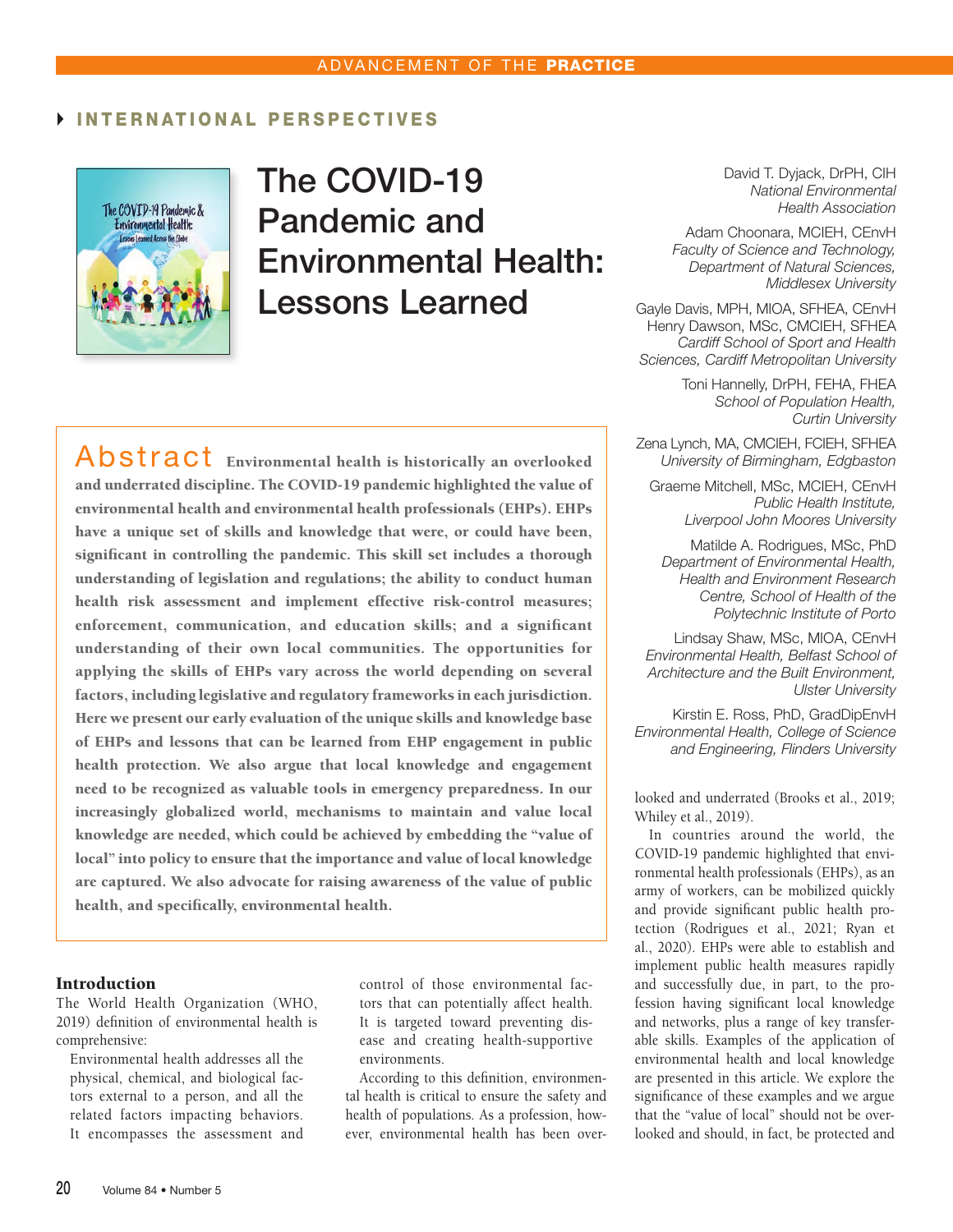enhanced through both policy creation and increased funding.

Our early evaluation presents the unique skills and knowledge base of EHPs as well as lessons that can be learned from EHP engagement in public health protection. This article provides an inventory for countries to assess their own utilization of the competent, multiskilled environmental workforce.

### **Methods**

We followed methods described in an earlier article examining the role of EHPs during the pandemic (Rodrigues et al., 2021). In summary, to collate and assess the skills and activities of EHPs around the world, a community of practice (CoP) made up of environmental health academics and practitioners from the U.S., UK, Portugal, and Australia was formed. Recruitment to the CoP was undertaken using exponential nondiscriminative snowball sampling through our existing contacts (Etikan et al., 2016; Goodman, 1961). To identify this information, members of CoP consulted with other practitioners, professional associations, reports, gray and formal literature, and media articles published in their respective countries. Further details can be found in Rodrigues et al. (2021).

## Results and Discussion

There were two dominant themes that arose from the CoP discussions:

- 1. The local nature of environmental health.
- 2. The development of new roles with the environmental health profession and the transferability of skills.

Lessons for the future were explored and are presented in this article.

## The Local Nature of Environmental Health

The environmental health workforce represents a significant portion of the human capital that comprises the public health workforce. While global workforce numbers are unclear, the National Association of County and City Health Officials (NACCHO, 2019) routinely assesses workforce composition within the U.S. government. The nursing profession is the largest professional component (18%) of the U.S. public health workforce, while environmental health is the second largest (12%). In the authors' experience, this ratio approximates workforce distributions in many countries throughout the world. In Portugal, EHPs make up the largest portion of the human capital in the public health workforce (Ministério da Saúde, 2017). In England, EHPs make up the third-largest portion of the public health workforce (18%) (Centre for Workforce Intelligence, 2014). Much of the environmental health workforce is deployed locally; in fact, the profession uses the phrase "profoundly local" to describe and characterize its work and influence (Dyjack, 2017; Poprish & Tate, 2018).

Environmental health practice primarily is done at the local level. Regulatory responsibilities of EHPs include, for example, inspecting food premises, housing, tattooing and body piercing premises, public swimming pools and spas, and cooling tower and onsite wastewater systems (Frumkin, 2016; Yassi et al., 2001). This breadth means that EHPs have a comprehensive and intimate knowledge of the people and places within their own communities. It also means they have relationships with other levels of government including health, environmental protection, family services, and emergency services. During the pandemic, EHPs were in a strong position to provide advice based on knowledge of their local communities. Understanding community structure and community resources has been useful in the COVID-19 response and recovery, as the profession brings its community-based orientation to the larger public health discussion.

The importance of "local" can be illustrated by considering the role of contact tracing as a tool to understanding the route of transmission and break the chain of infection for outbreaks (Kretzschmar et al., 2021; MacIntyre, 2020). Lewis (2020) notes that while countries acknowledge this fact, countries, particularly those in the West, have struggled to implement effective systems. In contrast, countries such as Vietnam that have adopted a "boots-on-the-ground" approach have been much more successful in contact tracing.

The ineffectiveness of national track and trace systems is also highlighted by Briggs (2020), who states that in October 2020 the UK's national system was reaching only 54% of contacts within 24 hr. The impact of delays in contact tracing was modeled by Kretzschmar et al. (2020), who showed that even short delays (<24 hr) can have significant effects on disease spread. Local teams are far more successful at being able to reach contacts than the national systems. Lewis (2020) reports that this local success goes beyond simple databases with more accurate, local contact numbers but encompasses a range of factors including people's willingness to answer calls with a local telephone code; the ability and capacity of local teams to visit people at home (echoing the approaches in Vietnam and elsewhere); and having local people who understand their local populations and speak their language.

While it is easy to overlook this point, it was found in the UK that contact tracers who spoke with a local accent were able to elicit more comprehensive responses from interviewees compared with contact tracers who had nonlocal accents. Trust in local accents has been well described (Dahlbäck et al., 2007; Roessel et al., 2018); however, the need to establish community trust implicit in contact tracers was often overlooked. Malheiro et al. (2020) showed that local measures during the COVID-19 pandemic were "effective at reducing the number of high-risk cases." Above all, the advantage local track and trace teams have is their emphasis on what they can do to support local people and vice versa, the receptiveness of the local community to local EHPs.

#### The Development of New Roles and the Transferability of Skills

The unprecedented nature and impact of the COVID-19 pandemic meant that EHPs were required to undertake activities in some countries that they had never or seldom undertaken before, including infection control evaluation and enforcement; contact tracing; and other forms of education, engagement, and enforcement.

In the U.S., a national rapid needs assessment was undertaken, followed by monitoring of that assessment to track changes over time. A series of "just-in-time training" was designed and delivered in a nimble fashion to meet the needs articulated by the workforce (National Environmental Health Association [NEHA], 2020a). Subjects such as farmers markets safe operations, food labeling, and communication were addressed in short video formats. In the UK, the Chartered Institute of Environmental Health (2020) put in place a series of weekly online COVID-19 Conversations and short training sessions run by EHPs. These shared best practices explored solutions to common problems and provided guidance on issues that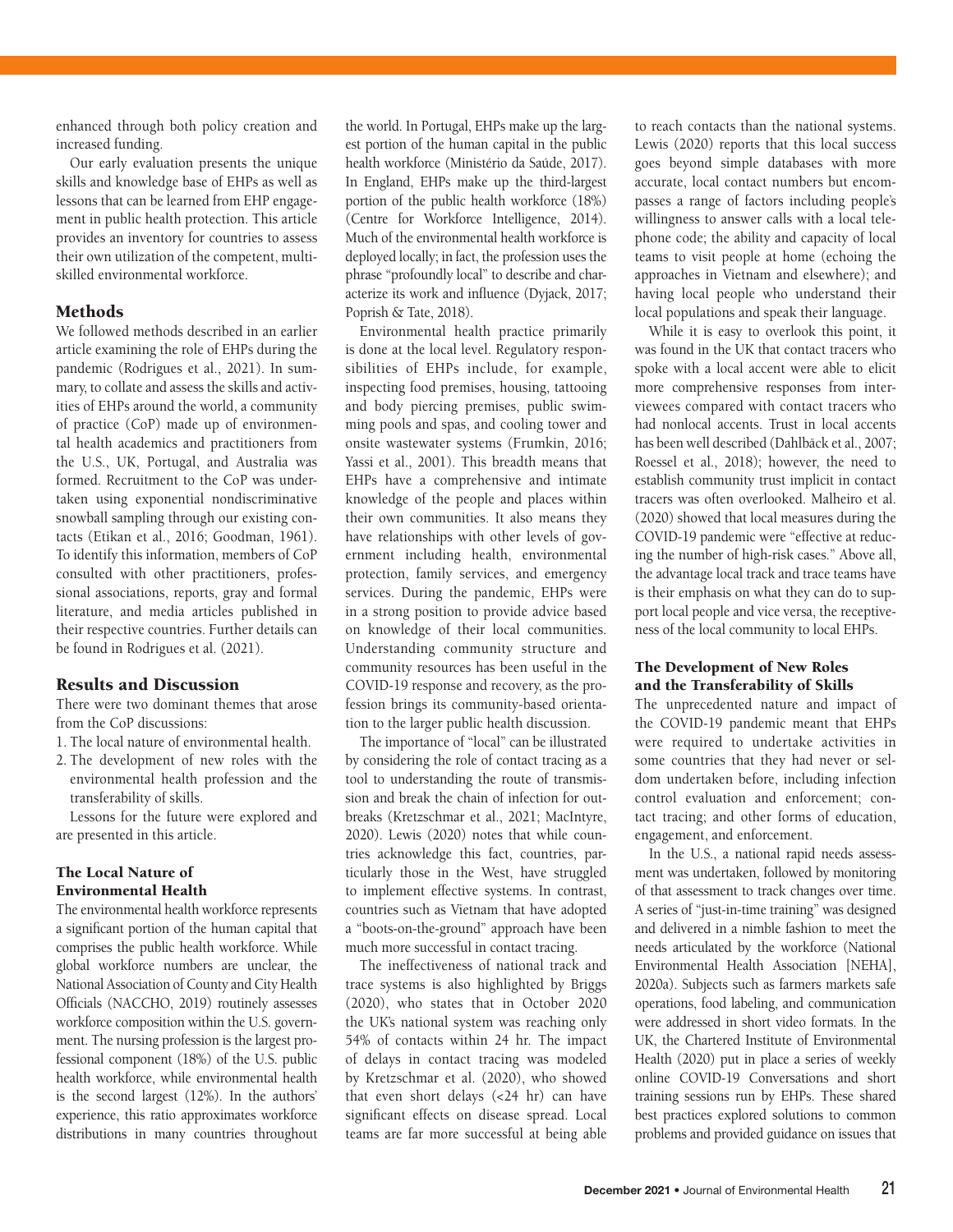were being faced by EHPs responding to the pandemic in all areas of environmental health. In the UK, an Environmental Health Together register of EHPs was formed to collect details of EHPs who were willing to contribute toward measures to tackle the pandemic that were beyond their existing working requirements. This register could be used to match skill sets to specific needs and deploy resources into key areas as the need arose.

In Wales, EHPs were connected with care centers for older adults and worked with nursing staff at these centers to prevent infection from entering facilities and to implement quarantine procedures when suspected cases of COVID-19 occurred. EHPs were deployed to assist and enforce safety protocols when businesses were reopening following lockdowns; they also took part in controlling the migration of urban populations to vacation destinations, specifically recreational vehicle parks, and rural locations where health infrastructure was unable to cope with increased demand for healthcare.

In Portugal, EHPs worked in epidemiological investigations and contact tracing—tasks that in the past were limited to clinical staff. They are also involved in several other activities, depending on the region, such as assessing and monitoring sanitary conditions; supporting the development and implementation of contingency plans and assessing their effectiveness; providing training and support to care workers in facilities for older adults; and supporting the reopening of schools and other facilities. Other tasks included the authorization of events or activities and the selection of facilities used for vaccination sites.

Environmental health as a profession was able to manage these changes because the skill set of EHPs was transferable and applicable across a range of different situations. This ability was particularly important when looking to communicate key public health messages. According to Parvis (2001), communication and especially public speaking—is something that is vital to the environmental health profession and should be encouraged. In England, for example, the cycle of lockdown and relaxation of restrictions led to confusion around the public health messages the government wanted to send and what people were allowed to do. In the UK, although television frequently featured clinicians, regular opportunities arose on local radio for EHPs to provide timely, accurate

advice and raise the profile of environmental health at the same time. Broadcasters were keen to support their listeners and address uncertainty around the COVID-19 pandemic. The ability of EHPs to communicate effectively and provide expert advice was popular with local communities and media broadcasters alike.

The ability of EHPs to adapt to new roles and the field to produce professionals with a wide range of transferable skills has not happened by chance. To practice as an EHP, the workforce has considerable accreditation and continuing professional development requirements. These requirements, their execution, and their examinations differ across the world; however, all have the same exacting requirements and standards (e.g., www.neha.org/credentials, www.eh.org. au/workforce/course-accreditation-policy, www.cieh.org/professional-development/ our-professional-standards).

The environmental health profession also has a strong culture of support within its ranks and strong national professional organizations. In countries from our CoP, these organizations include the National Environmental Health Association (U.S.), the Chartered Institute of Environmental Health (UK), the Royal Environmental Health Institute of Scotland, Environmental Health Australia, Environmental Health Professionals Australia, the Portuguese Society of Environmental Health, and the Portuguese Environmental Health Association (APSAi). These organizations are member supported, active, and engaged.

Almost all of these national bodies are also full members of the International Federation of Environmental Health (2020), which has developed and maintained an excellent online platform for "sharing of information and resources between EH professionals relating to the ongoing coronavirus (COVID-19) pandemic," with links to authoritative information and a platform for sharing experiences and resources.

Both at a national and international level, environmental health truly fulfills the definition outlined by the Australian Council of Professions (2003):

A profession is a disciplined group of individuals who adhere to ethical standards and who hold themselves out as, and are accepted by the public as, possessing special knowledge and skills in a widely recognised body of learning derived from research, education and training at a high level and who are prepared to apply this knowledge and exercise these skills in the interest of others.

EHPs have an understanding of a variety of disciplines, including epidemiology, toxicology, microbiology, occupational health and safety, legislation and regulations, and policy development and implementation (Cromar et al., 2005). They also hold a host of other professional skills, including the capacity to communicate with a wide range of audiences (e.g., the community, other health professionals, academics); prioritization skills; analytical skills; the ability work within compliance frameworks; and risk assessment. Their knowledge and skills mean that EHPs can contribute to the full menu of nonclinical public health needs as they arise.

In view of this broad skill set, EHPs are involved in several activities including:

- Monitoring the health status of the population.
- General health protection.
- Fighting against means and agents of disease transmission (e.g., water surveillance).
- Specific health protection and the fight against pollution-related risk factors.
- Hygiene and promotion of urban and rural health (e.g., surveillance of sanitary conditions).
- Epidemiological surveillance and investigation.
- Risk-control systems (e.g., contingency plans, vector control, health promotion and protection).

The October 2020 survey (*N* = 765) of the U.S. environmental health workforce affirms the central role of environmental health and its contributions across the public health enterprise. EHPs in the U.S. reported being called on to engage in a broad menu of activities in which they partnered with law enforcement, epidemiologists, logisticians, public relations personnel, and other personnel in organization outside their tradition work areas (NEHA, 2020b).

#### Lessons for the Future

#### *Raise Awareness of the Impact of Public Health (and Increase Funding)*

While the focus of "health" is traditionally on hospitals, doctors, nurses, and emergency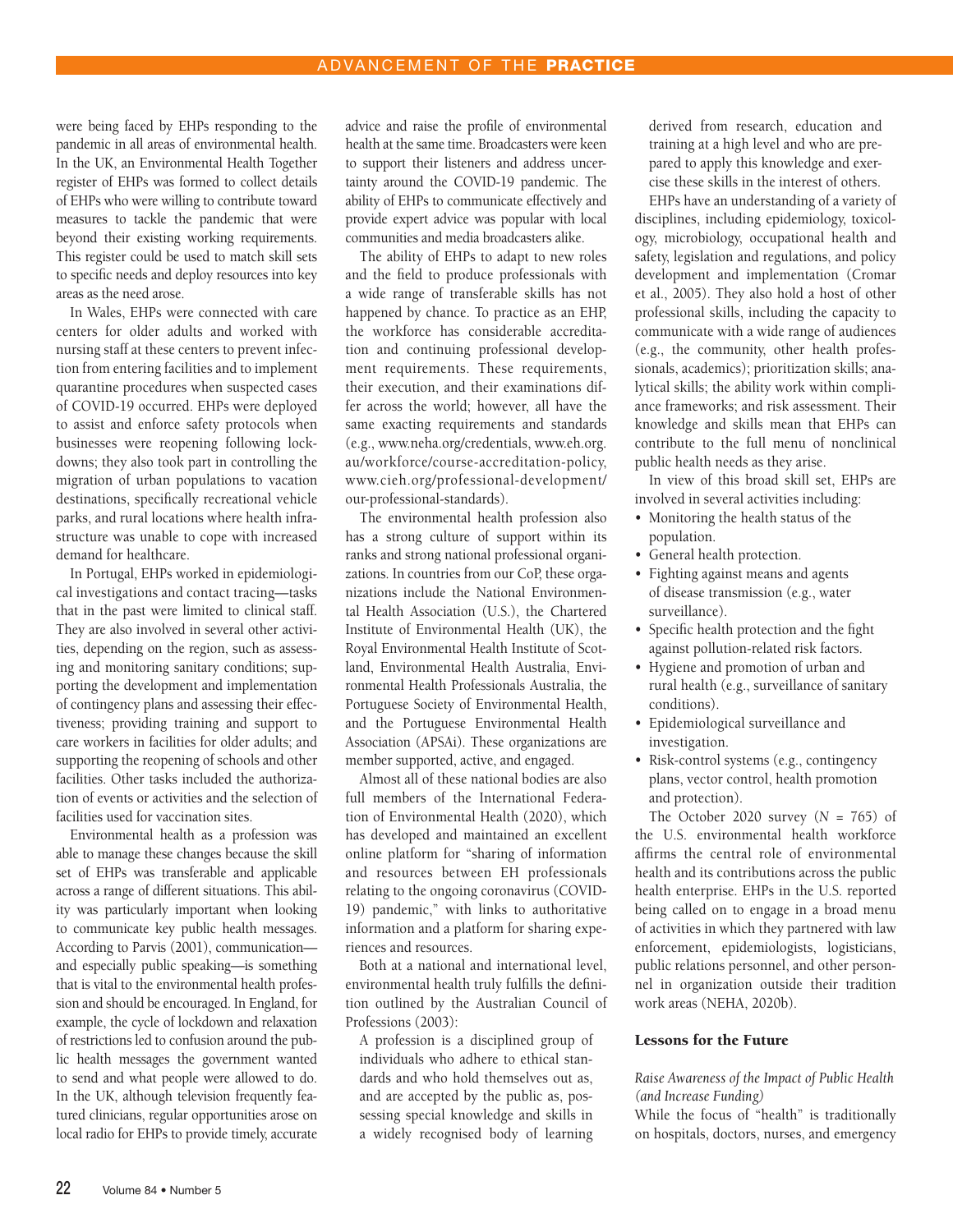services, practitioners of public and environmental health have long recognized that clinical care is not the primary determinant of health. Callahan and Jennings (2002) noted that the "health of populations is a function more of good public health measures and socioeconomic conditions than of biomedical advances, a neglected truth by most outside the field." The COVID-19 pandemic disproportionally affected disadvantaged communities, even in countries with good national healthcare (Burström & Tao, 2020; Mikolai et al., 2020; Patel et al., 2020).

It is not possible to separate environmental health funding from public health funding in most countries, but as noted by Rodrigues et al. (2021), public health funding in most developed countries has decreased significantly over the past decades. In Portugal, for example, legislation decrees 1 EHP per 15,000 people (Diário da República, 2009), a ratio that is far from being achieved. Maani and Galea (2020) showed clearly that underfunding in public health in the U.S. made it "uniquely susceptible to the illness." In the UK, central government austerity measures have seen the national health service funding prioritized over local authority public health grants for over one decade, leading to a real-terms cut in funding to a point where an additional £1 billion (approximately US\$1.4 billion [USD]) annual public health grant would be required to keep pace with population growth and inflation (Buck, 2020). In the UK, environmental health services can be delivered for an average of £7.82 (approximately \$10 USD) per person served (Chartered Institute of Environmental Health, 2015).

Cost benefit analyses of environmental health work have demonstrated the savings that EHP activity provides for healthcare costs and the societal burden of factors EHPs seek to address. For example, in the UK, improvements to housing have an average 6-month repayment period when compared with savings to society. Improving warmth in vulnerable housing saves £4 (\$5.50 USD) of healthcare treatment costs for every £1 (\$1.35 USD) spent on heating and insulation. Home adaptations carried out by EHPs can generate £7.50 (\$10 USD) of health and social care costs for every £1 (\$1.35 USD) spent (Watson et al., 2019). It has been estimated that in the UK, an additional £1 billion (\$1.4 billion USD) of public health funding is required to keep pace with population growth and inflation (Buck, 2020). We must advocate for better public health policies and a return to substantial funding of public and environmental health.

Quantifying the economic value—specifically, the return on investment—of environmental health is a valuable exercise and its replication across different areas of the profession and in different countries would help in advocating for a profession whose success is often defined by the absence of something rather than its presence. A safe, healthy environment typically is taken for granted by the general public; however, there does exist an army of EHPs who constantly work to ensure the health and safety of the public (Whiley et al., 2019).

#### *Raise Awareness of the Value and Impact of Environmental Health*

The profile of environmental health needs to be raised in the general community. Studies have consistently shown that people do not know what environmental health is or what EHPs do (Dhesi, 2019; Whiley et al., 2019). EHPs currently are in what could be described as a "teachable moment" (Ruby-Cisneros, 2020) and they need to rise to the challenge of communicating who they are, what they do, and what they can offer.

This need extends to university recruitment of more environmental health students to address the predicted workforce shortage in many countries (Hilliard & Boulton, 2012; Selvey et al., 2014).

#### *Create National and International Registers of Environmental Health Professionals*

As noted previously, in the UK, the Chartered Institute of Environmental Health has developed a register of EHPs to "enable local authorities to access the skills and experience they need in the fight against COVID-19." The International Federation of Environmental Health has established an online platform to share links, experiences, and resources. These initiatives are to be commended and could be used as a framework to create more national (and international) registers of EHPs that include specialized skills, mentoring, volunteering, and media relations opportunities.

#### *Celebrate the "Value of Local"*

The need for local knowledge and engagement is nothing new when dealing with outbreaks. Describing the work of John Snow in his groundbreaking investigation into the cholera outbreak in 1854, Johnson (2008) emphasized the fact that Snow's local connection was not only vital in obtaining information but also in giving meaning to his famous map: it transcended being simply marks on a page and became a reflection of a community's struggle and suffering.

Local knowledge and engagement must be recognized as a valuable tool in emergency preparedness. In our increasingly globalized world, mechanisms to maintain and value local knowledge are needed, which might be achieved by embedding the "value of local" in government policy to ensure that the importance and value of this local knowledge is captured. The COVID-19 pandemic reinforces why we need a strong environmental health workforce at the local government level. Their valuable work should not be minimized and should not be performed by outside consultants who do not hold strong links with the local community, which have been shown to be essential. We need local and national action to support and develop the environmental health profession via government policies, professional organization policies, and memoranda of understanding between universities.

#### Conclusion

EHPs possess a range of skills that were directly transferable that could be utilized to protect public health during the COVID-19 pandemic. Local knowledge and understanding of their communities are significant attributes of EHPs. To protect public health in the future, it is imperative that public health policies recognize the value of EHPs and the "value of local," and that funding is directed to ensure a strong environmental health workforce in the future.

*Acknowledgements:* No funding was received for this work. This article represents the opinions of the authors and does not necessarily represent the official positions or views of their employers.

*Corresponding Author:* Kirstin E. Ross, Associate Professor, Environmental Health, College of Science and Engineering, Flinders University, GPO Box 2100, Adelaide, SA 5001, Australia.

Email: kirstin.ross@flinders.edu.au.

*References on page 24*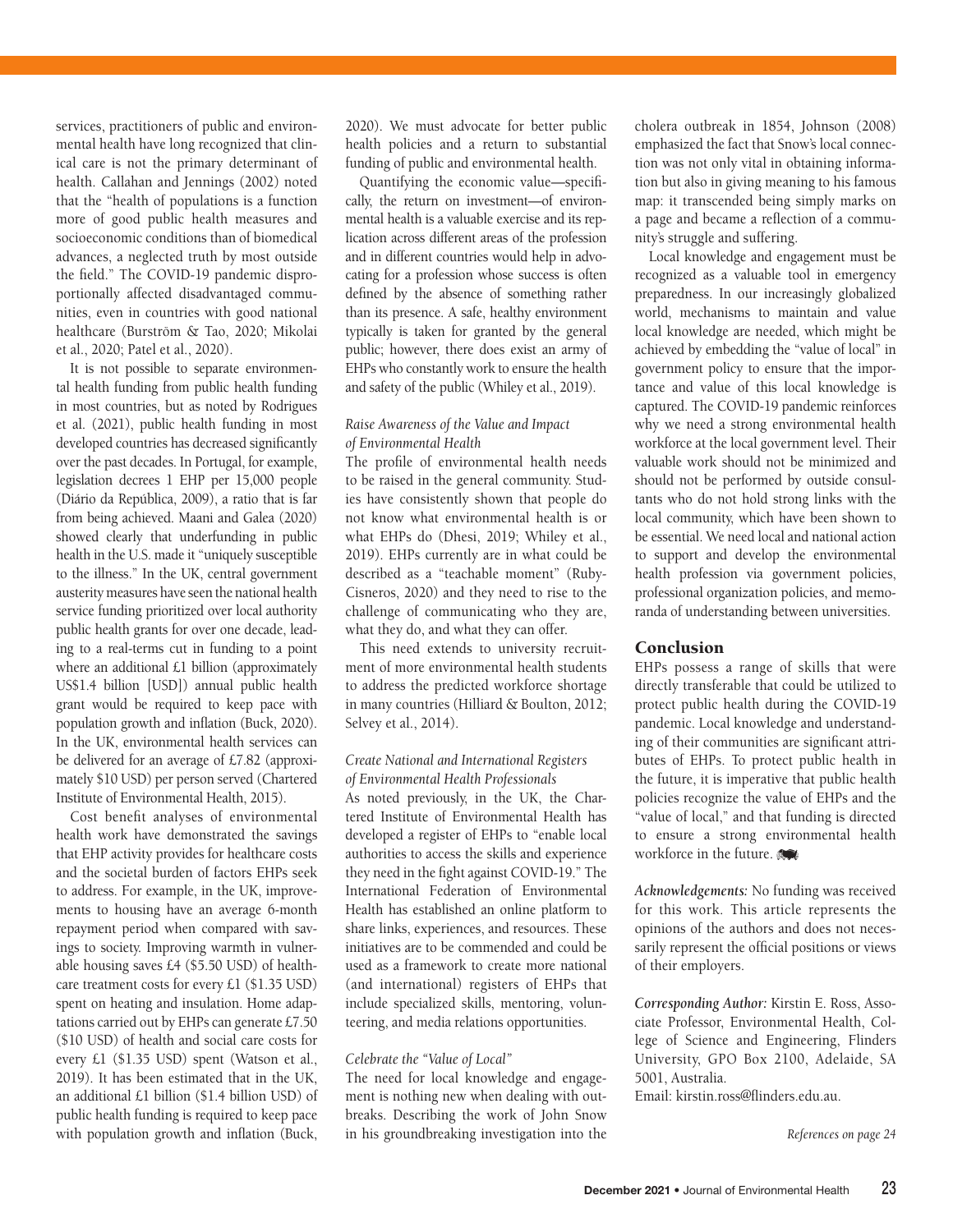References *continued from page 23*

- Australian Council of Professions. (2003). *What is a profession?* https://www.professions.org.au/what-is-a-professional/
- Briggs, A. (2020). What can be done to improve NHS Test and Trace? The role of local contact tracing. *The BMJ Opinion*. https:// blogs.bmj.com/bmj/2020/10/28/adam-briggs-what-can-be-doneto-improve-nhs-test-and-trace-the-role-of-local-contact-tracing/
- Brooks, B.W., Gerding, J.A., Landeen, E., Bradley, E., Callahan, T., Cushing, S., Hailu, F., Hall, N., Hatch, T., Jurries, S., Kalis, M.A., Kelly, K.R., Laco, J.P., Lemin, N., McInnes, C., Olsen, G., Stratman, R., White, C., Wille, S., & Sarisky, J. (2019). Environmental health practice challenges and research needs for U.S. health departments. *Environmental Health Perspectives*, *127*(12), 1–11. https://ehp.niehs.nih.gov/doi/10.1289/EHP5161
- Buck, D. (2020). *The English local government public health reforms: An independent assessment*. https://www.kingsfund.org.uk/sites/ default/files/2020-01/The\_English\_local\_government\_public\_ health\_reforms\_assessment\_January\_2020.pdf
- Burström, B., & Tao, W. (2020). Social determinants of health and inequalities in COVID-19. *European Journal of Public Health*, *30*(4), 617–618. https://doi.org/10.1093/eurpub/ckaa095
- Callahan, D., & Jennings, B. (2002). Ethics and public health: Forging a strong relationship. *American Journal of Public Health*, *92*(2), 169–176. https://doi.org/10.2105/AJPH.92.2.169
- Centre for Workforce Intelligence. (2014). *Mapping the core public health workforce: Final report*. https://assets.publishing.service. gov.uk/government/uploads/system/uploads/attachment\_data/ file/507518/CfWI\_Mapping\_the\_core\_public\_health\_workforce. pdf
- Chartered Institute of Environmental Health. (2015). *Environmental health workforce survey 2014/15*. https://www.cieh.org/media/1262/ environmental-health-workforce-survey-2014\_15.pdf
- Chartered Institute of Environmental Health. (2020). *Webinars: View recordings of our Covid-Conversations webinars*. https://www. cieh.org/policy/coronavirus-covid-19/webinars/
- Cromar, N., Cameron, S., & Fallowfield, H. (2005). *Environmental health in Australia and New Zealand* (1st ed.). Oxford University Press.
- Dahlbäck, N., Wang, Q.Y., Nass, C., & Alwin, J. (2007, April 28– May 3). *Similarity is more important than expertise: Accent effects in speech interfaces* [Conference presentation]. Proceedings of the SIGCHI Conference on Human Factors in Computing Systems, San Jose, CA. https://doi.org/10.1145/1240624.1240859
- Dhesi, S.K. (2019). *Tackling health inequalities: Reinventing the role of environmental health* (1st ed.). Routledge.
- Diário da República National Printing House, Ministry of Health. (2009). Decree-law no. 81/2009 [Decree in Portuguese]. *Diário da República*, 65, Series I 2009-04-02. https://dre.pt/dre/detalhe/ lei/81-2009-488301
- Dyjack, D. (2017). Professional (dis) association. *Journal of Environmental Health*, *80*(1), 53–54. https://www.neha.org/sites/default/ files/jeh/JEH7-8.17-DirecTalk-Professional-dis-Association.pdf
- Etikan, I., Alkassim, R., & Abubakar, S. (2016). Comparison of snowball sampling and sequential sampling technique. *Biometrics and Biostatistics International Journal*, *3*(1), 55. https://dx.doi.org/ 10.15406/bbij.2016.03.00055
- Frumkin, H. (Ed.) (2016). *Environmental health: From global to local*  (3rd ed.). Jossey-Bass.
- Goodman, L.A. (1961). Snowball sampling. *Annals of Mathematical Statistics*, *32*(1), 148–170. https://doi.org/10.1214/ aoms/1177705148
- Hilliard, T.M., & Boulton, M.L. (2012). Public health workforce research in review: A 25-year retrospective. *American Journal of Preventive Medicine*, *42*(5, Suppl. 1), S17–S28. https://doi. org/10.1016/j.amepre.2012.01.031
- International Federation of Environmental Health. (2020). *Coronavirus COVID-19 pandemic*. https://www.ifeh.org/covid19/index. html
- Johnson, S. (2008). *The Ghost map: A street, an epidemic and the hidden power of urban networks*. Penguin.
- Kretzschmar, M.E., Rozhnova, G., Bootsma, M.C., van Boven, M., van de Wijgert, J.H., & Bonten, M.J. (2020). Impact of delays on effectiveness of contact tracing strategies for COVID-19: A modelling study. *The Lancet Public Health*, *5*(8), e452–e459. https://doi. org/10.1016/S2468-2667(20)30157-2
- Kretzschmar, M., Rozhnova, G., & van Boven, M. (2021). Isolation and contact tracing can tip the scale to containment of COVID-19 in populations with social distancing. *Frontiers in Physics*, *8*, Article 622485. https://dx.doi.org/ 10.3389/fphy.2020.622485
- Lewis, D. (2020). Where COVID contact-tracing went wrong. *Nature*, *588*, 384–387. https://media.nature.com/original/maga zine-assets/d41586-020-03518-4/d41586-020-03518-4.pdf
- Maani, N., & Galea, S. (2020). COVID-19 and underinvestment in the public health infrastructure of the United States. *The Milbank Quarterly*, *98*(2), 250–259. https://doi.org/10.1111/1468-0009.12463
- MacIntyre, C.R. (2020). Case isolation, contact tracing, and physical distancing are pillars of COVID-19 pandemic control, not optional choices. *The Lancet Infectious Diseases*, *20*(10), 1105– 1106. https://doi.org/10.1016/S1473-3099(20)30512-0
- Malheiro, R., Figueiredo, A.L., Magalhães, J.P., Teixeira, P., Moita, I., Moutinho, M.C., Mansilha, R.B., Gonçalves, L.M., & Ferreira, E. (2020). Effectiveness of contact tracing and quarantine on reducing COVID-19 transmission: A retrospective cohort study. *Public Health*, *189*, 54–59. https://doi.org/10.1016/j.puhe.2020.09.012
- Mikolai, J., Keenan, K., & Kulu, H. (2020). Intersecting householdlevel health and socio-economic vulnerabilities and the COVID-19 crisis: An analysis from the UK. *SSM-Population Health*, *12*, Article 100628. https://doi.org/10.1016/j.ssmph.2020.100628
- Ministério da Saúde. (2017). *Ponto de situação, decorridos 3 meses sobre a catástrofe dos incêndios no Pinhal Interior, sobre a evolução da resposta dos Serviços de Saúde após a fase aguda, de 1 de julho a 15 de setembro de 2017 [Relatório no 16 CD ARS Centro]. Portugal: ARS Centro, Ministério da Saúde* [Text in Portuguese]. https://